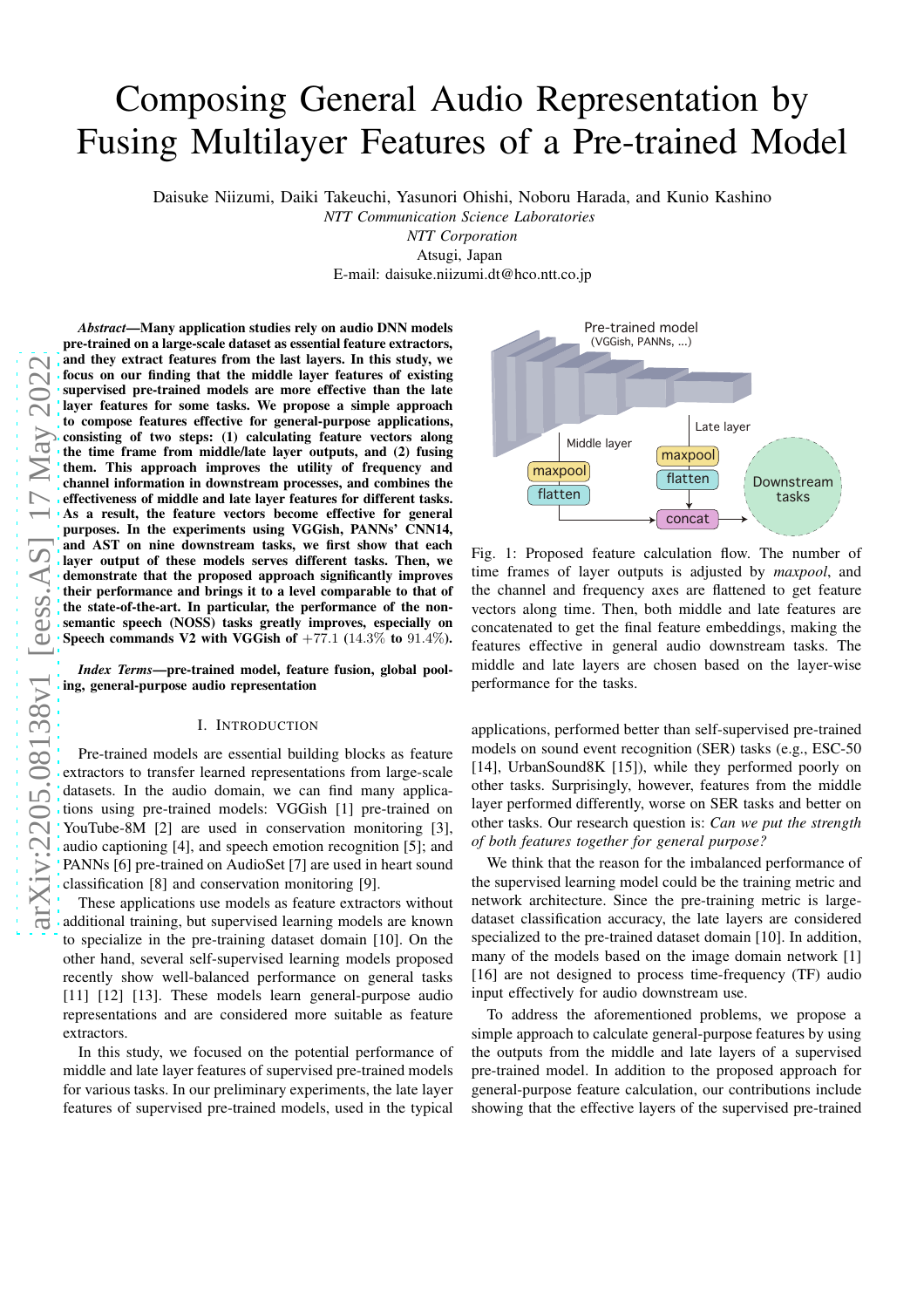model are task-dependent and validating in experiments that the performance of these models can be significantly improved by using the proposed approach.

Our code is available at https://github.com/nttcslab/ composing-general-audio-repr.

## II. RELATED WORK

Feature computation of pre-trained models. Existing audio pre-trained models compute feature vectors similarly to how image domain models do. VGGish [1] and OpenL3 [17] flatten all axes (frequency, time, and channel) of the convolutional layer output into a single embedding vector. COLA [11] and TRILL [18] apply global averaging or max pooling and summarize frequency and time frame axes.

These operations can be problems for downstream tasks. For example, the pitch of the voice is considered necessary for the speaker recognition task; thus, frequency-wise information is essential. While voice inflection is vital for speech emotion recognition; thus time-wise information is needed.

While flattening preserves all the information, it is difficult to calculate feature statistics (e.g., averaging frequency bins temporally) from flattened vectors. On the other hand, global pooling makes information per frequency or time frame unavailable in the later processes. Both of these issues could impair the utility of the feature vectors in downstream tasks. General-purpose audio representations. Self-supervised learning models such as COLA [11], BYOL-A [12], and Slowfast NFNets [13] have been proposed for general-purpose or universal audio representations pre-trained on AudioSet without labels. In experiments, these models generally demonstrate well-balanced performance in tasks.

Multilevel feature fusion. In multimodal application research, feature fusion of multilevel (layer) outputs is utilized. For example, [19] fuses multilayer features from video and audio encoders. In the image domain, [20] uses the size transformation function to match the feature size of each layer to combine multilayer features. In the audio domain, AudioCaps [21] evaluates various audio features, including combinations of multi-layer outputs for the audio captioning task, but not for other tasks.

## III. PROPOSED APPROACH

Our approach to improve performance of models for general tasks consists of calculating feature vectors along the time frame from layer outputs and fusing middle and late layer feature vectors. Fig. 1 illustrates the calculation flow.

To calculate feature vectors along the time frame, we first adjust the number of time frames to a  $T<sub>o</sub>$  using *maxpool* and then flatten the channel and frequency along time. Adjusting the time frame of any layer feature to a  $T<sub>o</sub>$  enables subsequent *fusion*, whereas flattening transforms the channel and frequency into vectors without the information loss that could be caused by averaging or max operations found in conventional methods:

$$
\hat{z}_l = \text{flatten}(\text{maxpool}(z_l, T_o)), \tag{1}
$$

where  $z_l \in R^{B \times C_l \times F_l \times T_l}$  is the *l*th layer output, and  $B, C_l, F_l$ , and  $T_l$  are the batch size, number of channels, number of frequency bins, and number of time frames, respectively. The kernel and stride parameters of *maxpool* are set to reduce  $T_l$  to  $T_o$ . As a result,  $\hat{z}_l \in R^{B \times C_l F_l \times T_o}$  is calculated as a feature vector with the time frame adjusted to  $T<sub>o</sub>$ .

In the conventional calculation with TF features as input, flattening all axes transforms features to  $R^{B\times C_lF_lT_l}$ , making it difficult to use the features in later processes such as calculating the statistics of frequency along time. Another problem is that the global averaging or max pooling transforms features to  $R^{B \times C_l}$ . As a result, frequency and time information is no longer available for downstream tasks. The calculation by Eq. (1) solves these problems by preserving the information for all axes and simplifying the usage of feature vectors for each time frame.

The feature vectors are fused as follows:

$$
z = concat(z_M^{\hat{}}, z_L^{\hat{}}), \tag{2}
$$

where  $z_M^2$  and  $z_L^2$  are the features from middle layer M and late layer L calculated by the Eq. (1), and  $z \in$  $R^{B\times (C_M F_M + C_L F_L)\times T_o}$  is the fused feature vector along time. This calculation concatenates feature vectors from the middle and late layers for each time frame, which preserves all the available information from different layers.

Layer  $M$  and  $L$  are chosen based on the layer-wise performance for the tasks. We observed in preliminary experiments that the late layers of supervised pre-trained models excel on a set of downstream tasks  $D_L$ , whereas the middle layers perform better on other set of tasks  $D_M$ . We choose the middle layer  $M$ , which shows the best average performance for  $D_M$ , and the late layer L, which shows the best average performance for  $D_L$ .

While  $z$  provides the feature vector per time frame, the following from PANNs [6] calculates temporal statistics to make a single vector for variable-length audio.

$$
\tilde{z} = mean(z) + max(z) \tag{3}
$$

This summarizes the time axis as combined statistics of mean and max operation, and it has performed well in previous studies [6] [12]. We used the embedding vector  $\tilde{z} \in R^{B \times (C_M F_M + C_L F_L)}$  in the following experiments.

#### IV. EXPERIMENTS

Here, we show that the performance of each layer of existing supervised learning models are task-dependent in Section IV-B. Next, we evaluate performance improvement of these models using our approach in Section IV-C. Then, we compare our approach with SOTA in Section IV-D.

We conducted a linear evaluation using three models and nine downstream tasks. The linear evaluation tests the effectiveness of the features of the pre-trained models by training a linear model that takes as input the features, and the test accuracy is the result.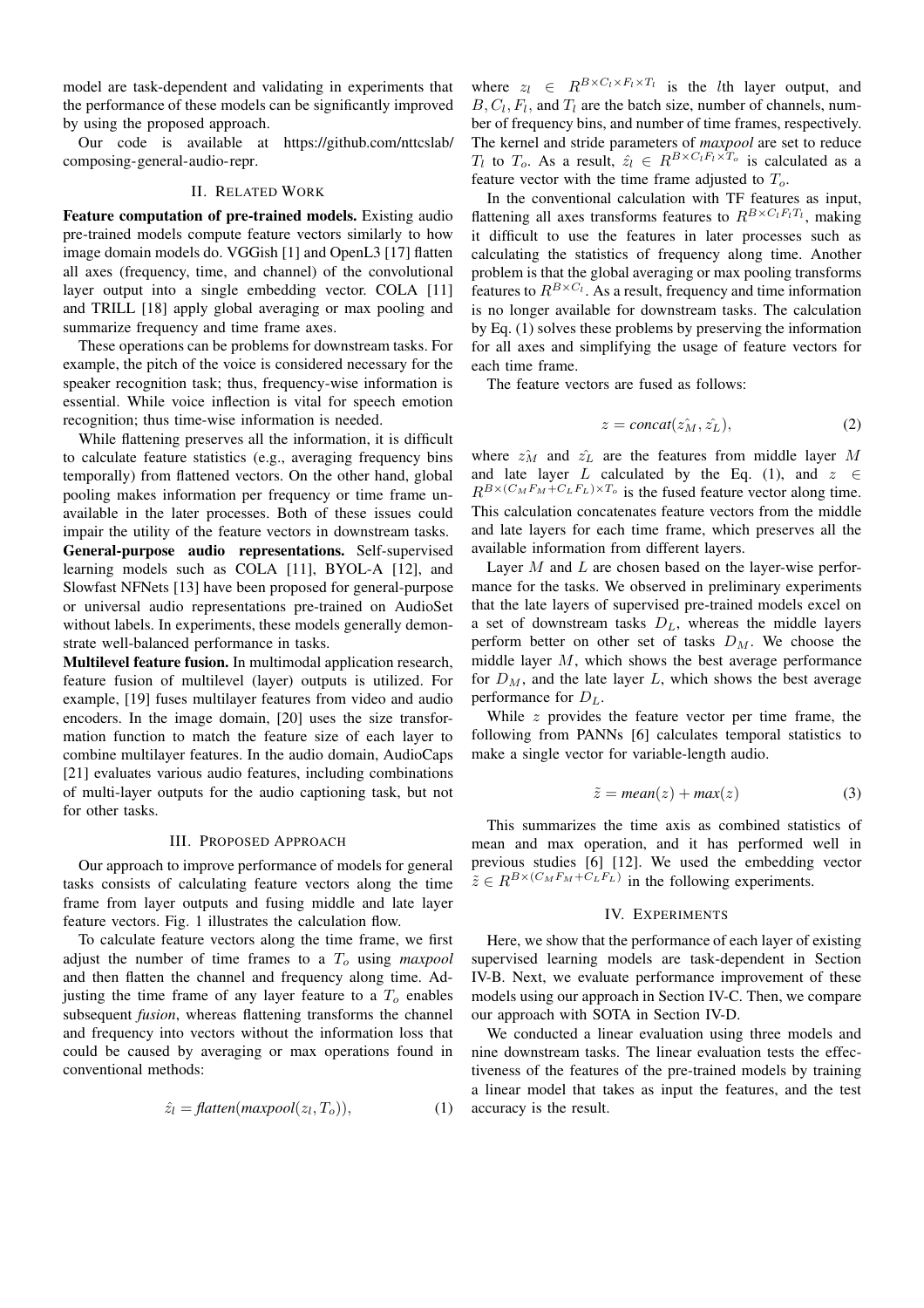## *A. Experimental Details*

Linear evaluation details. To train the linear model, we used the validation set for early stopping with a patience of 20 epochs and trained for up to 200 epochs with the Adam optimizer. We manually tuned the learning rate to get the best results between 0.00001 and 0.01 for every test. We ran each evaluation three times and averaged the results.

TABLE I: VGGish layers. The ReLU layer output shape  $[(B)$ atch,  $(C)$ hannel,  $(T)$ ime,  $(F)$ requency] is calculated to  $[(B)$ atch,  $(D)$ imension,  $(T)$ ime] by Eq.  $(1)$ .

| Layer #        | Operation | Parameters/Output shape                                               |
|----------------|-----------|-----------------------------------------------------------------------|
| 1              | Conv      | $(1, 64, \text{kernel} = (3, 3), \text{stride} = (1, 1))$             |
| $\mathfrak{2}$ | ReLU      | $[B, 64, 96, 64] \rightarrow Eq. (1) \rightarrow [B, 4096, 6]$        |
| 3              | MaxPool   | $(kernel=2, stride=2)$                                                |
| 4              | Conv      | $(64, 128, \text{kernel} = (3, 3), \text{stride} = (1, 1))$           |
| 5              | ReLU      | $[B, 128, 48, 32] \rightarrow Eq. (1) \rightarrow [B, 4096, 6]$       |
| 6              | MaxPool   | $(kernel=2, stride=2)$                                                |
| 7              | Conv      | $(128, 256, \text{kernel} = (3, 3), \text{stride} = (1, 1))$          |
| 8              | ReLU      | $[B, 256, 24, 16] \rightarrow Eq. (1) \rightarrow [B, 4096, 6]$       |
| 9              | Conv      | $(256, 256, \text{kernel} = (3, 3), \text{stride} = (1, 1))$          |
| 10             | ReLU      | $[B, 256, 24, 16] \rightarrow Eq. (1) \rightarrow [B, 4096, 6]$       |
| 11             | MaxPool   | $(kernel=2, stride=2)$                                                |
| 12             | Conv      | $(256, 512, \text{kernel} = (3, 3), \text{stride} = (1, 1))$          |
| 13             | ReLU      | $[B, 512, 12, 8] \rightarrow Eq. (1) \rightarrow [B, 4096, 6]$        |
| 14             | Conv      | $(512, 512, \text{kernel} = (3, 3), \text{stride} = (1, 1))$          |
| 15             | ReLU      | $[B, 512, 12, 8] \rightarrow \text{Eq. (1)} \rightarrow [B, 4096, 6]$ |
| 16             | MaxPool   | $(kernel=2, stride=2)$                                                |
|                | (flatten) | [B, 12288]                                                            |
| 17             | Linear    | $(in=12288, out=4096)$                                                |
| 18             | ReLU      | $[B, 4096] \rightarrow$ repeat $\rightarrow [B, 4096, 6]$             |
| 19             | Linear    | $(in=4096, out=4096)$                                                 |
| 20             | ReLU      | $[B, 4096] \rightarrow$ repeat $\rightarrow [B, 4096, 6]$             |
| 21             | Linear    | $(in=4096, out=128)$                                                  |
| 22             | ReLU      | $[B, 128] \rightarrow$ repeat $\rightarrow [B, 128, 6]$               |

TABLE II: CNN14 convolutional blocks. Block output shape  $[B, C, T, F]$  is calculated to  $[B, D, T]$  by Eq. (1).

| Block# | Output shape                                                         |
|--------|----------------------------------------------------------------------|
|        | $[B, 64, T/2, 32] \rightarrow Eq. (1) \rightarrow [B, 2048, T/32]$   |
| 2      | $[B, 128, T/4, 16] \rightarrow Eq. (1) \rightarrow [B, 2048, T/32]$  |
| 3      | $[B, 256, T/8, 8] \rightarrow Eq. (1) \rightarrow [B, 2048, T/32]$   |
| 4      | $[B, 512, T/16, 4] \rightarrow Eq. (1) \rightarrow [B, 2048, T/32]$  |
| 5      | $[B, 1024, T/32, 2] \rightarrow Eq. (1) \rightarrow [B, 2048, T/32]$ |
| 6      | $[B, 2048, T/32, 2] \rightarrow Eq. (1) \rightarrow [B, 2048, T/32]$ |

Downstream tasks. We employed nine tasks widely used in previous studies [6] [11] [17] [18] [16]: ESC-50 [14] (environmental sound classification) and UrbanSound8K (US8K, urban sound classification) [15] from sound event recognition (SER) tasks; Speech Commands V2 [22] (SPCV2, speech command word classification), VoxCeleb1 [23] (VC1, speaker identification), VoxForge [24] (VF, language identification), and CREMA-D [25] (CRM-D, speech emotion recognition) from non-semantic speech (NOSS) tasks; and GTZAN [26] (music genre recognition), NSynth [27] (music instrument family classification) and Pitch Audio Dataset (Surge synthesizer) [28] (Surge, pitch audio classification) from music tasks. Pre-trained models. We tested three models: VGGish [1] and CNN14 from PANNs [6], which are CNN architectures,

and Audio Spectrogram Transformer (AST) [16], which is a Transformer architecture. The followings describe their details.

*1) VGGish:* Table I shows VGGish layers, which consists a stack of convolutional layers followed by three fully connected (FC) layers, 22 layers in total. This model flattens all axes before the 17th layer. Since the input time frame length is fixed to  $T = 96$ , we converted the variable length inputs into feature vectors as follows: encode all the divided segments of length  $T$  of a input into feature vectors, concatenate feature vectors along time, then apply Eq. (3) to get a single vector for the input. We use  $T<sub>o</sub> = 6$  which is the number of time frames of 16th layer output. The layer 18, 20, and 22 outputs don't have time axis, then we repeat them  $T<sub>o</sub>$  times to form the time axis. We evaluate all ReLU layer outputs at layers  $\in \{2, 5, 8, 10, 13, 15, 18, 20, 22\}.$ 

*2) PANNs' CNN14:* Table II shows convolutional blocks of CNN14. CNN14 accepts input with variable length  $T$ , and we set  $T_o = T/32$ . We evaluated all the block outputs.

*3) AST:* AST is a Transformer model with 12 layers, and we evaluated layer 2 to 12 outputs using 768-d [CLS] token embeddings. These embeddings are vectors without a time axis, unlike in CNN models.

# *B. Evaluating Layer-wise Performance*

In this experiment, we evaluated the performance of each layer for all models. The output of each layer was transformed into feature vectors per time frame using Eq. (1), and into a single vector using Eq. (3). Fig. 2, 3, 4 show the results for VGGish, CNN14, and AST, respectively.

| $\tilde{z}$    |               | 0.66 0.75 0.75       |           | 0.72                 |                   | $0.14$ 0.76   | 0.09 | 0.45   | 0.54          | 0.09 | 0.34          | $-0.9$ |
|----------------|---------------|----------------------|-----------|----------------------|-------------------|---------------|------|--------|---------------|------|---------------|--------|
| $\mathbb{R}$   | 0.72          |                      | 0.75 0.74 | 10.74                | 0.22              | 0.82          | 0.14 | 0.45   | 0.64          | 0.14 | 0.40          | $-0.8$ |
| - 23           |               | 0.78 0.78 0.71       |           | 0.76                 | 0.47              | 0.86          | 0.25 | 0.50   | 0.69          | 0.20 | 0.49          | $-0.7$ |
| # 9            | 0.85          |                      | 0.80 0.71 | 10.79                |                   | $0.84 - 0.88$ | 0.42 | 0.56   | 0.72          | 0.25 | 0.61          | $-0.6$ |
|                |               | $0.85$ $0.80$ $0.70$ |           | 0.79                 | 0.90              | 0.91          | 0.48 | 0.58   | 0.73          | 0.30 | 0.65          | $-0.5$ |
| Layer<br>10 13 |               | 0.84 0.79 0.67       |           | 0.77                 |                   | $0.91$ $0.91$ | 0.56 | 0.57   | 0.71          | 0.33 | 0.66          | $-0.4$ |
| œ              | 0.79          | 0.78                 | 0.68      | 0.75                 | 0.91              | 0.89          | 0.54 | 0.56   | 0.72          | 0.36 | 0.66          | $-0.3$ |
| in.            | 0.73          |                      | 0.75 0.64 | 0.71                 | 0.87              | 0.87          | 0.53 | 0.51   | 0.68          | 0.38 | 0.64          | $-0.2$ |
| $\overline{N}$ | 0.58          | 0.69                 | 0.57      | 0.61                 | 0.73              | 0.79          | 0.27 | 0.48   | 0.65          | 0.35 | 0.55          | $-0.1$ |
|                | <b>ESC-50</b> | US8K                 |           | <b>GTZAN Average</b> | SPCV <sub>2</sub> | VF<br>Task    | VC1  | $CR-D$ | <b>NSynth</b> |      | Surge Average |        |

Fig. 2: VGGish layer-wise evaluation accuracies  $(\% )$ .



Fig. 3: PANNs' CNN14 layer-wise evaluation accuracies  $(\%).$ 

The results show that the peaks of performance in a layer are different for each task. For the ESC-50/US8K/GTZAN, the peaks are in the late layers, while for the other tasks, they are in the middle layers. This is also clearly shown by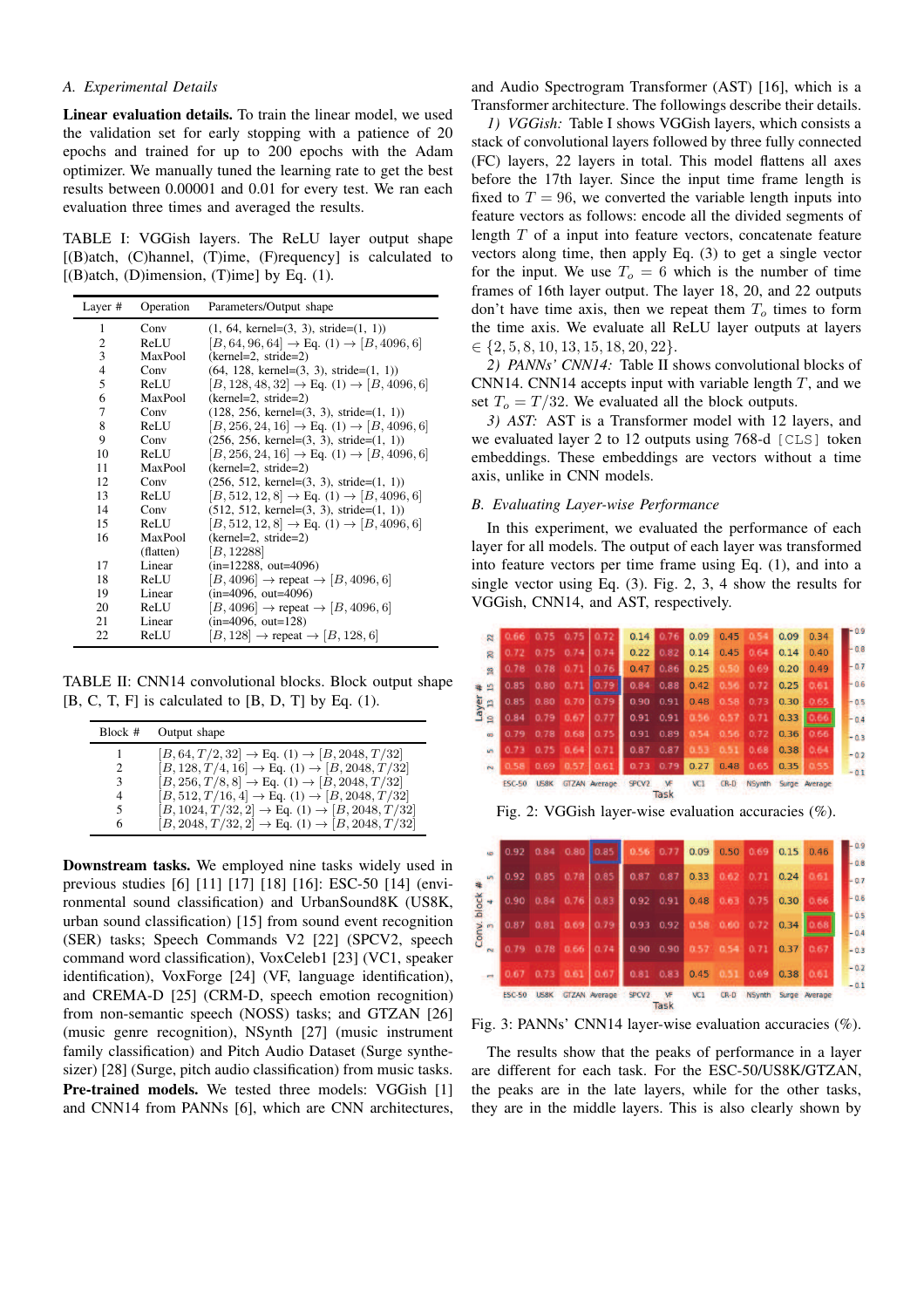TABLE III: Pre-trained model accuracy improvements (%) achieved by the proposed approach.

|                       | <b>SER</b> tasks |        | <b>NOSS</b> tasks |                 |         |         | Music tasks  |         |         |         |
|-----------------------|------------------|--------|-------------------|-----------------|---------|---------|--------------|---------|---------|---------|
| Representation        | $\text{ESC-50}$  | US8K   | SPCV <sub>2</sub> | VC <sub>1</sub> | VF      | CRM-D   | <b>GTZAN</b> | NSynth  | Surge   | Avg.    |
| $VGGish$ <sup>1</sup> | 68.2             | 75.1   | 14.3              | 9.0             | 75.7    | 44.4    | 75.3         | 53.9    | 8.8     | 47.2    |
| VGGish-Fusion#10#15   | 86.5             | 80.9   | 91.4              | 54.5            | 91.6    | 59.3    | 70.8         | 73.6    | 33.3    | 71.3    |
| difference            | $+18.2$          | $+5.8$ | $+77.1$           | $+45.5$         | $+16.0$ | $+15.0$ | -4.5         | $+19.7$ | $+24.5$ | $+24.1$ |
| CNN14 $1$             | 90.1             | 82.0   | 51.4              | 8.0             | 75.0    | 50.7    | 79.7         | 66.0    | 10.4    | 57.0    |
| $CNN14-Fusion#3#6$    | 93.0             | 85.8   | 91.3              | 50.6            | 90.5    | 59.0    | 77.4         | 73.8    | 32.4    | 72.6    |
| difference            | $+2.9$           | $+3.8$ | $+39.9$           | $+42.7$         | $+15.5$ | $+8.3$  | $-2.3$       | $+7.8$  | $+22.0$ | $+15.6$ |
| AST <sup>1</sup>      | 93.5             | 85.5   | 71.8              | 16.5            | 81.2    | 57.9    | 84.3         | 73.2    | 25.8    | 65.5    |
| AST-Fusion#5#12       | 94.2             | 85.5   | 80.4              | 24.9            | 87.6    | 60.7    | 82.9         | 77.6    | 34.6    | 69.8    |
| difference            | $+0.6$           | $+0.0$ | $+8.6$            | $+8.4$          | $+6.4$  | $+2.8$  | $-1.4$       | $+4.5$  | $+8.9$  | $+4.3$  |

 $1$  The baseline results used the last layer features from the original models.



Fig. 4: AST layer-wise evaluation accuracies (%).

comparing the average peaks for the ESC-50/US8K/GTZAN tasks in the blue box with the average peak for other tasks in the  $\sqrt{\text{green box}}$ 

Focusing on the layer-wise results, we see that late layers perform well on ESC-50/US8K/GTZAN, while on the others, especially NOSS tasks such as VC1, they perform quite poorly, showing a substantial gap between tasks. On the other hand, middle layers with the green box perform worse on ESC-50/US8K/GTZAN. While no single layer satisfies all task performances, the late layers perform more imbalanced.

The VGGish results show another problem: the performance drops after layer #15. One possible reason is that late layers are specialized to the pre-training dataset. Another reason could be the difference in calculation; while features up to #15 are calculated using Eq. (1), the features after #15 are calculated by flattening all axes. Many VGGish application studies use the feature from late layer #22 (FC2) [3] [4] [5]; however, other layer features calculated by using Eq. (1) calculation potentially become more effective for these applications.

## *C. Evaluating Proposed Approach*

In this experiment, we applied the proposed approach to VGGish, CNN14, and AST to evaluate the performance improvement.

The middle layer  $M$  and late layer  $L$  were determined for each model using the results of Section IV-B. For L, we choose the layer in the blue box, where the peaks of the average result for ESC-50/US8K/GTZAN, and for M, we choose the layer in the  $\sqrt{\text{green box}}$ , where the peaks of the average result for other tasks. Thus, we used  $M = 10$  and  $L = 15$  for VGGish, denoting the audio representation calculated by the proposed approach as VGGish-Fusion#10#15. The same goes for CNN14-Fusion#3#6 for PANNs' CNN14 with  $M = 3$  and  $L = 6$ , and AST-Fusion#5#12 for AST with  $M = 5$  and  $L = 12.$ 

Table III compares the results before and after the application of the proposed approach and shows a significant improvement in performance for all models. In particular, the performance was greatly improved in the NOSS task, especially SPCV2, which showed a significant improvement of +77.1 from 14.3% to 91.4% with VGGish, and improvement of +39.9 from 51.4% to 91.3% in CNN14.

In addition, the CNN models (VGGish, CNN14) also improved the performance of Surge (pitch classification) significantly, suggesting the contribution of local features. The earlier the CNN layer is, the higher the frequency resolution becomes, which could make it easier to detect the pitch.

The similar performance improvements of AST in NOSS and Surge tasks show that the proposed approach is also effective for the Transformer architecture. As a previous study [29] showed that early layers attend both locally and globally, the local feature in the fused earlier layer output possibly contributed to the improvements, similar to how the CNN layer does.

The performance of the GTZAN task slightly degraded for all models, indicating that the proposed approach can also cause degradation. However, this degradation is small compared to the overall performance improvements; thus, we think the proposed approach is generally beneficial.

## *D. Comparison with State of the Art*

The results shown in Table IV indicate that the proposed approach brings the performance of the existing models to a level comparable with that of SOTA. It improves the inferior NOSS task performance while maintaining the SER task performance at a higher level than that of SOTA models.

These results suggest that existing supervised pre-trained models have sufficient performance potential, which the proposed approach can exploit. We think that the improved audio representations could generally serve various tasks.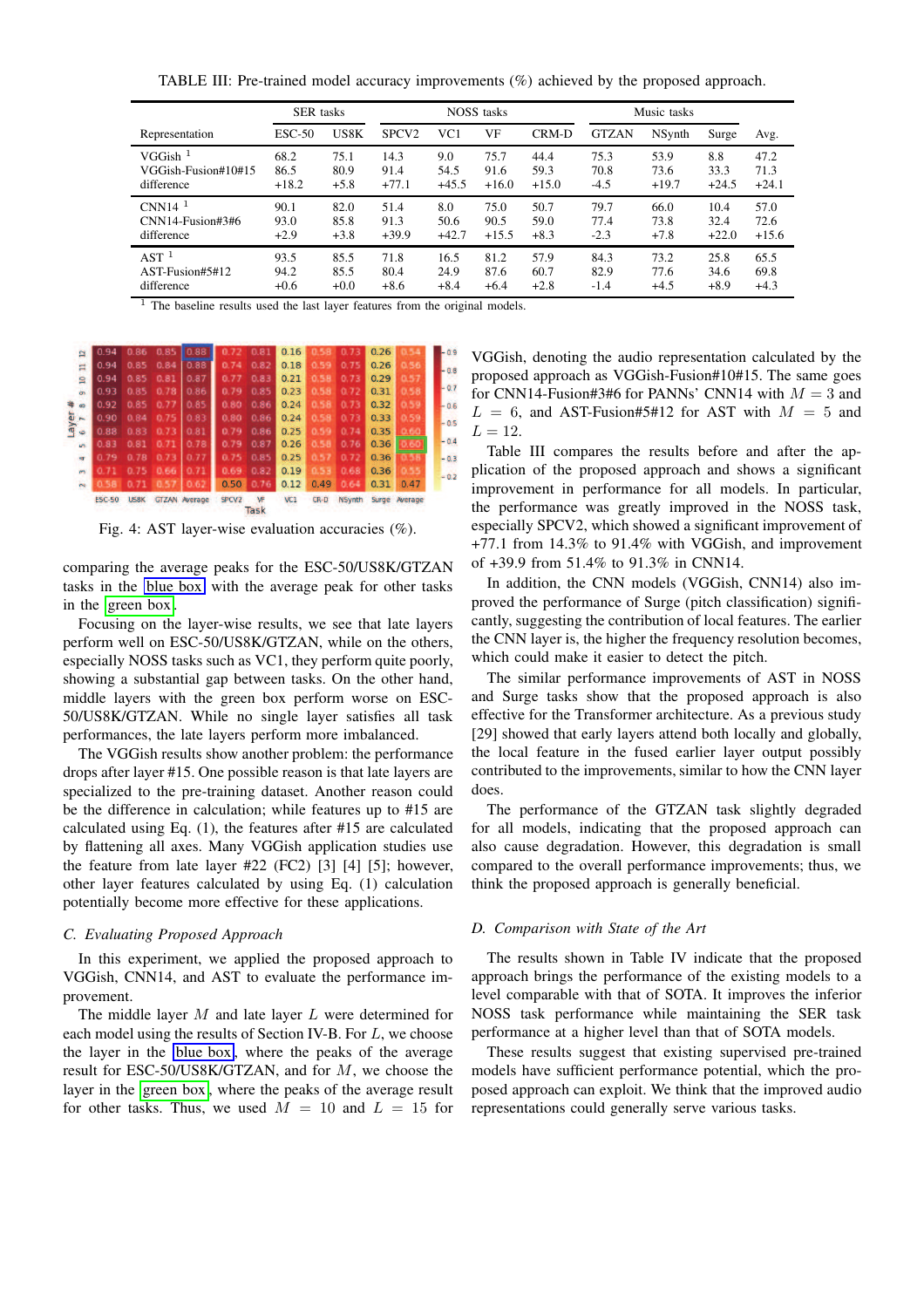TABLE IV: Comparison with state of the art models (%).

|                            | <b>SER</b> tasks |      | <b>NOSS</b> tasks |      |      |       | Music tasks  |                |             |
|----------------------------|------------------|------|-------------------|------|------|-------|--------------|----------------|-------------|
| Representation             | $ESC-50$         | US8K | SPCV <sub>2</sub> | VC1  | VF   | CRM-D | <b>GTZAN</b> | <b>NS</b> vnth | Surge       |
| SF-NFNet-F0 [13]           | 91.1             | N/A  | 93.0              | 64.9 | 90.4 | N/A   | N/A          | 78.2           | N/A         |
| <b>COLA</b> [11]           | N/A              | N/A  | 62.4              | 29.9 | 71.3 | N/A   | N/A          | 63.4           | N/A         |
| OpenL3 $[17]$ <sup>1</sup> | 79.8             | 79.3 | 87.9              | 40.7 | 90.1 | 60.4  | 73.3         | 75.6           | <u>36.4</u> |
| BYOL-A $[12]$ <sup>1</sup> | 83.7             | 79.1 | 92.2              | 40.1 | 90.2 | 62.8  | 73.6         | 74.1           | 26.2        |
| VGGish-Fusion#10#15        | 86.5             | 80.9 | 91.4              | 54.5 | 91.6 | 59.3  | 70.8         | 73.6           | 33.3        |
| $CNN14-Fusion#3#6$         | 93.0             | 85.8 | 91.3              | 50.6 | 90.5 | 59.0  | 77.4         | 73.8           | 32.4        |
| AST-Fusion#5#12            | 94.2             | 85.5 | 80.4              | 24.9 | 87.6 | 60.7  | 82.9         | 77.6           | 34.6        |

<sup>1</sup> Underlined results were obtained in this study using publicly available pre-trained models.

## V. CONCLUSION

In this paper, we proposed an approach to improve feature calculation of existing supervised pre-trained models without fine-tuning, and showed that the resulting features could serve as general-purpose audio representations.

The proposed approach first calculates feature vectors aligned with the time frame to improve the utility of frequency and channel information in downstream processes. Then, it fuses feature vectors from the middle and late layers, combining the effectiveness of these features for different tasks.

In the experiments using VGGish, PANNs' CNN14, and AST on nine downstream tasks, we showed that each layer output from these models serves different tasks, and showed that the proposed approach significantly improves performance and brings it to a level comparable to that of SOTA models. Particularly, the performance of the NOSS tasks greatly improves, especially on SPCV2 with VGGish of +77.1 (14.3% to 91.4%), while maintaining higher performance on SER tasks.

Our proposed approach provides a simple way to exploit existing supervised pre-trained models as general-purpose audio representations. It could make future audio application studies achieve better performance. Our code is available online.

#### **REFERENCES**

- [1] S. Hershey, S. Chaudhuri, D. P. W. Ellis, J. F. Gemmeke, A. Jansen, R. C. Moore, M. Plakal, D. Platt, R. A. Saurous, B. Seybold, M. Slaney, R. Weiss, and K. Wilson, "Cnn architectures for largescale audio classification," in *ICASSP*, 2017, pp. 131–135.
- [2] S. Abu-El-Haija, N. Kothari, J. Lee, P. Natsev, G. Toderici, B. Varadarajan, and S. Vijayanarasimhan, "Youtube-8m: A large-scale video classification benchmark," *arXiv preprint arXiv:1609.08675*, 2016.
- [3] S. S. Sethi, N. S. Jones, B. D. Fulcher, L. Picinali, D. J. Clink, H. Klinck, C. D. L. Orme, P. H. Wrege, and R. M. Ewers, "Characterizing soundscapes across diverse ecosystems using a universal acoustic feature set," *Proceedings of the National Academy of Sciences*, 2020.
- [4] Y. Koizumi, R. Masumura, K. Nishida, M. Yasuda, and S. Saito, "A transformer-based audio captioning model with keyword estimation," in *Interspeech*, Oct 2020.
- [5] W. Jiang, Z. Wang, J. S. Jin, X. Han, and C. Li, "Speech emotion recognition with heterogeneous feature unification of deep neural network, *Sensors*, vol. 19, no. 12, 2019.
- [6] Q. Kong, Y. Cao, T. Iqbal, Y. Wang, W. Wang, and M. D. Plumbley, "Panns: Large-scale pretrained audio neural networks for audio pattern recognition," *IEEE/ACM Trans. Audio, Speech, Language Process.*, vol. 28, pp. 2880–2894, 2020.
- [7] J. F. Gemmeke, D. P. W. Ellis, D. Freedman, A. Jansen, W. Lawrence, R. C. Moore, M. Plakal, and M. Ritter, "Audio set: An ontology and human-labeled dataset for audio events," in *ICASSP*, 2017, pp. 776–780.
- [8] T. Koike, K. Qian, Q. Kong, M. D. Plumbley, B. W. Schuller, and Y. Yamamoto, "Audio for audio is better? an investigation on transfer learning models for heart sound classification," in *EMBC*, 2020.
- [9] I. Tolkova, B. Chu, M. Hedman, S. Kahl, and H. Klinck, "Parsing birdsong with deep audio embeddings," *arXiv:2108.09203*, 2021.
- [10] H. Maennel, I. M. Alabdulmohsin, I. O. Tolstikhin, R. Baldock, O. Bousquet, S. Gelly, and D. Keysers, "What do neural networks learn when trained with random labels?" in *NeurIPS*, 2020.
- [11] A. Saeed, D. Grangier, and N. Zeghidour, "Contrastive learning of general-purpose audio representations," in *ICASSP*, Jun 2021.
- [12] D. Niizumi, D. Takeuchi, Y. Ohishi, N. Harada, and K. Kashino, "Byol for audio: Self-supervised learning for general-purpose audio representation," in *IJCNN*, Jul 2021.
- [13] L. Wang, P. Luc, Y. Wu, A. Recasens, L. Smaira, A. Brock, A. Jaegle, J.-B. Alayrac, S. Dieleman, J. Carreira, and A. van den Oord, "Towards learning universal audio representations," *arXiv preprint arXiv:2111.12124*, 2021.
- [14] K. J. Piczak, "ESC: Dataset for Environmental Sound Classification," in *ACM-MM*, 2015, pp. 1015–1018.
- [15] J. Salamon, C. Jacoby, and J. P. Bello, "A dataset and taxonomy for urban sound research," in *ACM-MM*, Nov. 2014, pp. 1041–1044.
- [16] Y. Gong, Y.-A. Chung, and J. Glass, "Ast: Audio spectrogram transformer," *Interspeech 2021*, Aug 2021.
- [17] J. Cramer, H.-H. Wu, J. Salamon, and J. P. Bello, "Look, listen and learn more: Design choices for deep audio embeddings," in *ICASSP*, Brighton, UK, May 2019, pp. 3852––3 856.
- [18] J. Shor, A. Jansen, R. Maor, O. Lang, O. Tuval, F. d. C. Quitry, M. Tagliasacchi, I. Shavitt, D. Emanuel, and Y. Haviv, "Towards learning a universal non-semantic representation of speech," in *Interspeech*, 2020.
- [19] X. Xu, Y. Wang, D. Xu, Y. Peng, C. Zhang, J. Jia, Y. Wang, and B. Chen, "Mffcn: Multi-layer feature fusion convolution network for audio-visual speech enhancement," *arXiv preprint arXiv:2101.05975*, 2021.
- [20] C. Ma, X. Mu, and D. Sha, "Multi-layers feature fusion of convolutional neural network for scene classification of remote sensing," *IEEE Access*, vol. 7, pp. 121 685–121 694, 2019.
- [21] C. D. Kim, B. Kim, H. Lee, and G. Kim, "Audiocaps: Generating captions for audios in the wild," in *NAACL-HLT*, 2019.
- [22] P. Warden, "Speech Commands: A Dataset for Limited-Vocabulary Speech Recognition," *arXiv preprint arXiv::1804.03209*, Apr. 2018.
- [23] A. Nagrani, J. S. Chung, and A. Zisserman, "Voxceleb: A large-scale speaker identification dataset," in *Interspeech*, 2017, pp. 2616–2620.
- [24] K. MacLean, "Voxforge," 2018. [Online]. Available: http://www. voxforge.org/home
- [25] H. Cao, D. G. Cooper, M. K. Keutmann, R. C. Gur, A. Nenkova, and R. Verma, "Crema-d: Crowd-sourced emotional multimodal actors dataset," *IEEE Trans. Affective Comput.*, pp. 377–390, 2014.
- [26] G. Tzanetakis and P. Cook, "Musical genre classification of audio signals," *IEEE Speech Audio Process.*, vol. 10, no. 5, 2002.
- [27] J. Engel, C. Resnick, A. Roberts, S. Dieleman, M. Norouzi, D. Eck, and K. Simonyan, "Neural audio synthesis of musical notes with WaveNet autoencoders," in *ICML*, 2017, pp. 1068–1077.
- [28] J. Turian, J. Shier, G. Tzanetakis, K. McNally, and M. Henry, "One billion audio sounds from GPU-enabled modular synthesis," in *DAFx2020*, Sep. 2021.
- [29] M. Raghu, T. Unterthiner, S. Kornblith, C. Zhang, and A. Dosovitskiy, "Do vision transformers see like convolutional neural networks?" in *NeurIPS*, 2021.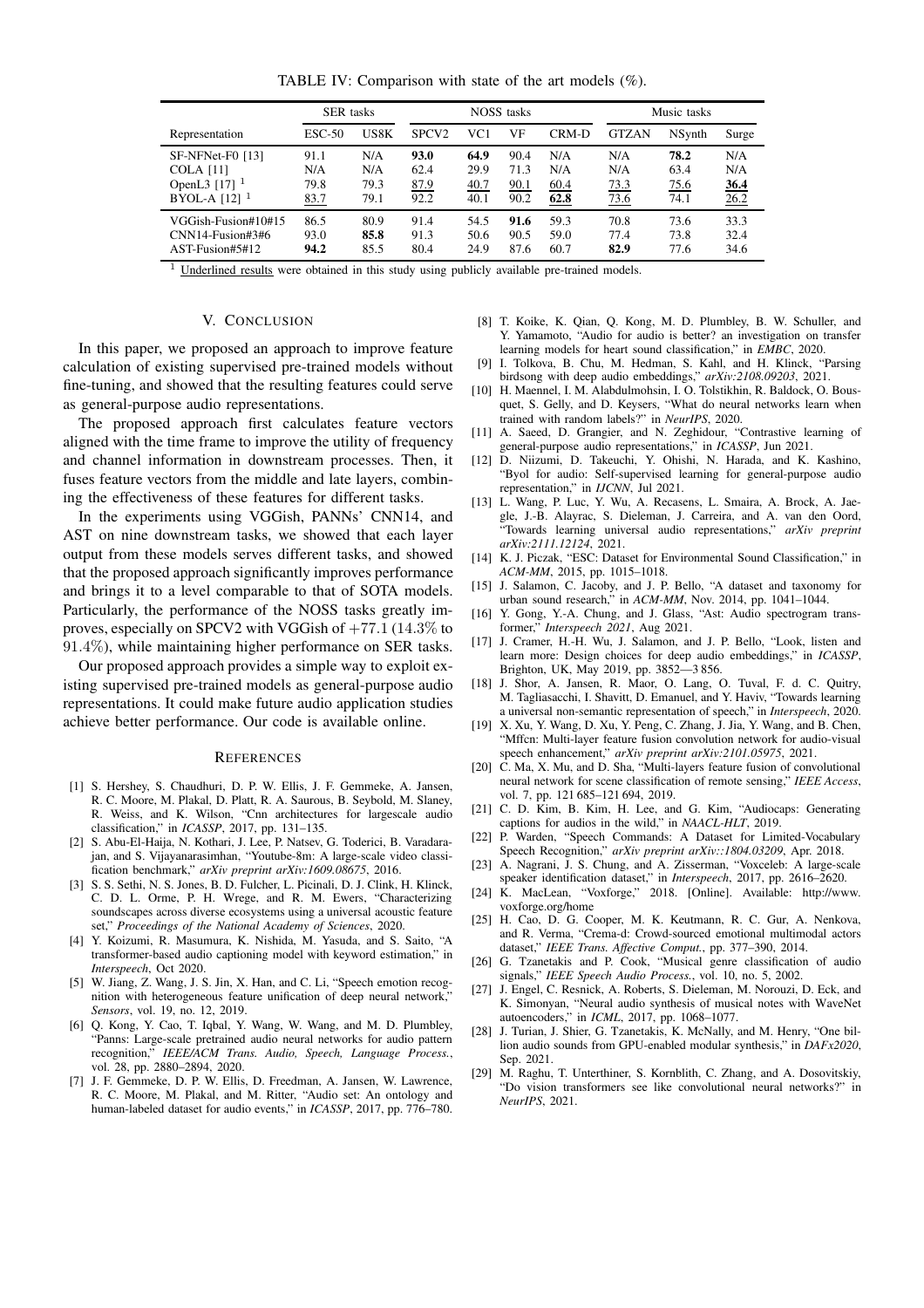This figure "layers-ast.png" is available in "png" format from:

<http://arxiv.org/ps/2205.08138v1>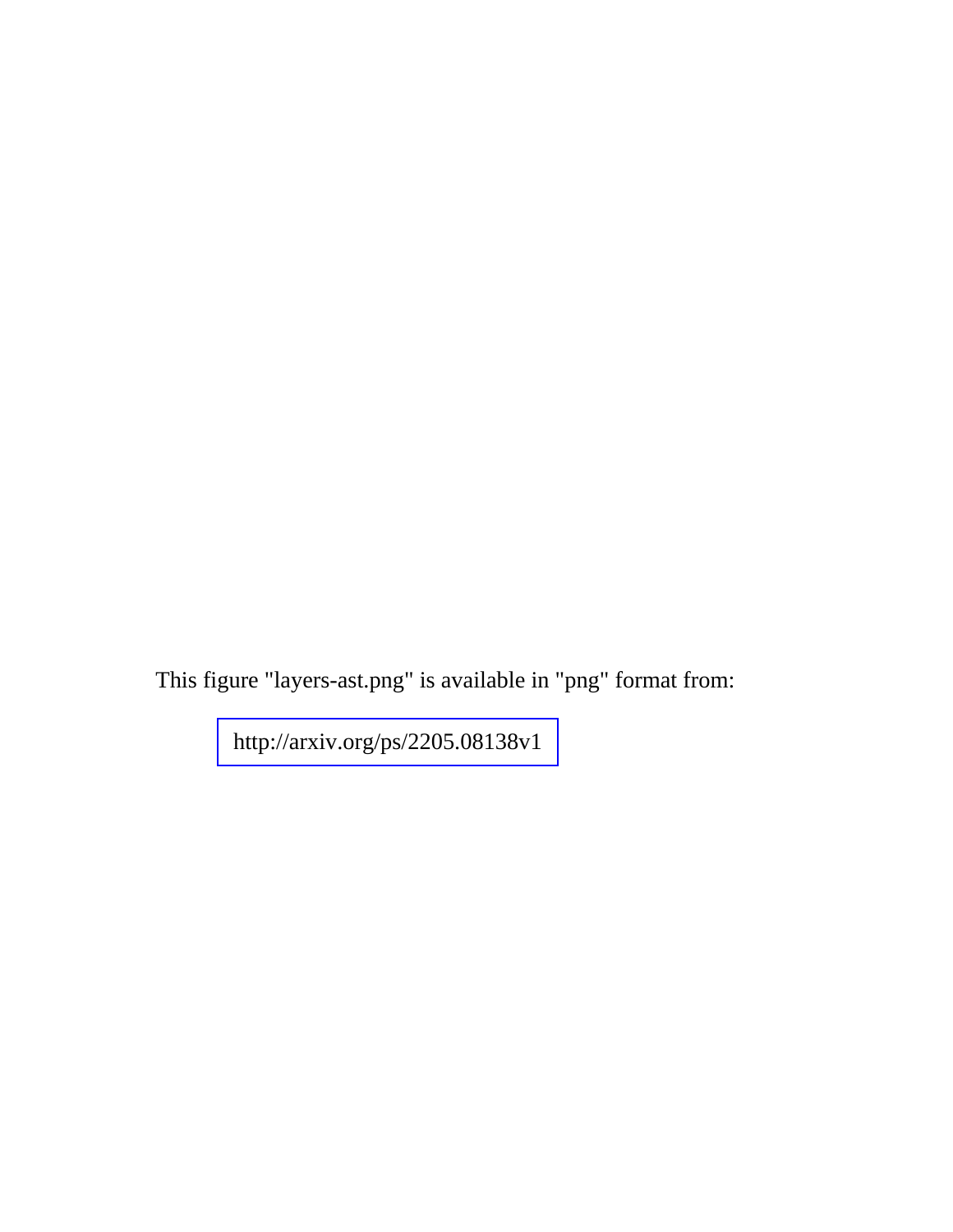This figure "layers-panns.png" is available in "png" format from:

<http://arxiv.org/ps/2205.08138v1>